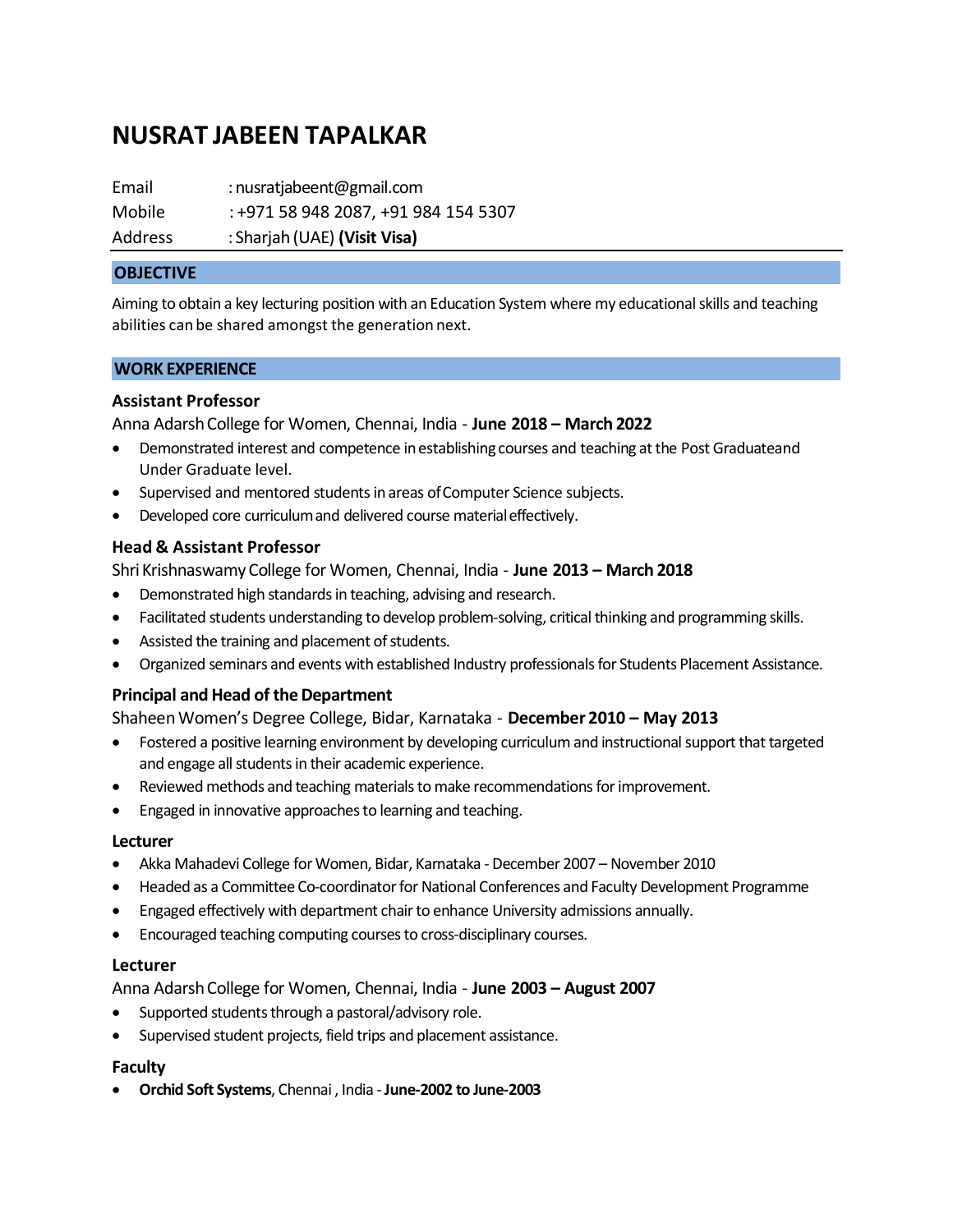## **EDUCATION**

#### **Ph.D. in Computer Science**

Bharathiar University, Coimbatore, India, January 2020

## **M.Phil in Computer Science**

BharathidasanUniversity, Tiruchirapalli, India, February 2008

## **M.Sc. in Computer Science**

UniversityofMadras, Chennai, India, April2002

## **B.Sc. in Computer Science**

UniversityofMadras, Chennai, India, April2000

## **B.Ed.in Computer Science**

Gulbarga University, Karnataka, March 2013

## **SKILLS**

- Excellent oral and written English communication skills.
- Ability to handle multiple responsibilities effectively.
- Excellent interpersonal skills.
- Effective classroom management.
- Excellent leadership qualities.

#### **MEMBER, BOARD OF STUDIES**

- Board of Studies, University of Madras, India, during the academic year's from2018- 2022.
- Selvam Arts and Science College, Namakkal, India during the academic years from 2015 to 2018.
- D.G.Vaishnav College, Arumbakkam, India during the academic years from 2016-2018.
- JBAS Women's College, Teynampet, Chennai, India during the academic years from 2013 2018.

#### **AWARDS/RECOGNITION**

- Honoured with the **BEST STUDENT MENTOR AWARD** for the academic year 2019-2020 at Anna Adarsh College for Women, Chennai, India.
- Received the **Best Teacher Award** for the academic year 2013-2018 at Shri Krishnaswamy College for Women, Anna Nagar, Chennai, India.
- **3 Silver Medal** for producing cent percent result in UG and PG subjects during the academic year 2013-2014 at Shri Krishnaswamy College For Women, Anna Nagar, Chennai, India.
- **4 Gold Medal** for producing 100% result in UG and PG subject during the academic year 2014-2015 at Shri Krishnaswamy College For Women, Anna Nagar, Chennai, India.
- **Cash award of Rs.5000** for producing 100% result in UG and PG subject during the academic year 2015-2016 and 2016-2017 at Shri Krishnaswamy College For Women, Anna Nagar, Chennai, India.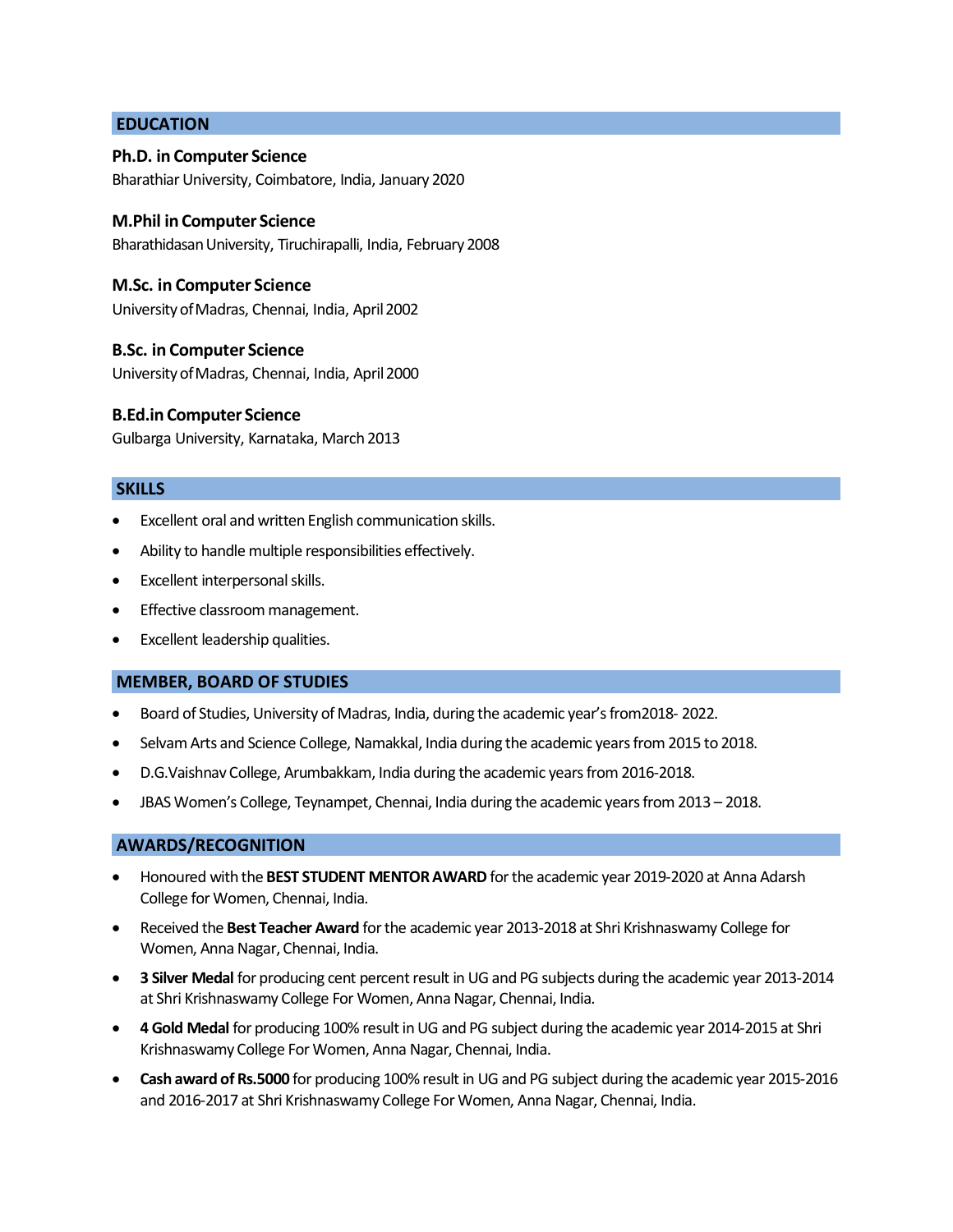# **PUBLICATIONS**

- 1. **Nusrat Jabeen T**, "Prediction and Analysis in High Utility Pattern Mining Using List Based HUPM Algorithm", ICRITO – IEEE Xplore, 978-1-6654-1703-7/21, February 2022.
- 2. **Nusrat Jabeen T**, "Deep Learning in Image Recognition for Easy Sketching Techniques", Lecture Notes in Networks and Systems, Intelligent Computing and Innovations on Data Science, https://doi.org/10.007/978-16-3153-5 5., February 2022.
- 3. **Nusrat Jabeen T**, "Multi-sensor information fusion for efficient smart transport vehicle tracking and positioning based on deep learning technique", The Journal of Super Computing, [https://doi.org/10.1007/s11227-021-04115-6,](https://doi.org/10.1007/s11227-021-04115-6) 25th September 2021.
- 4. **Nusrat Jabeen T**, "Advanced FFT architecture based on Cordic method for Brain signal Encryption system", IEEE Xplore, pp.92-96, January 2021.
- 5. **Nusrat Jabeen T**, "Comparison of Aco and Pso Algorithm Using Energy Consumption and Load Balancing In Emerging Manet And Vanet Infrastructure", Journal of Critical Reviews, ISSN- 2394- 5125 Vol 7 , Issue 9, 2020.
- 6. **Nusrat Jabeen T**, "An Efficient Detection And Segmentation of Brain Tumor Using Robust Active Shape Model", Journal of Critical Reviews, ISSN- 2394-5125 Vol 7 , Issue 9, 2020.
- 7. **Nusrat Jabeen T**, "Satellite Image Remote Sensing For Identifying Aircraft Using Spiht And Nsct", Journal of Critical Reviews, ISSN- 2394-5125 Vol 7, Issue 5, 2020.
- 8. **Nusrat Jabeen T**, "Privacy Preservation In Association Rule Mining Using Improved Diffie Hellman Algorithm", Jour of Adv Research In Dynamical & Control Systems, Vol. 10, No. 4, 2018.
- 9. **Nusrat Jabeen T**, "Security and Privacy Concerned Association Rule Mining Technique for The Accurate Frequent Pattern Identification", International Journal of Engineering & Technology, 19- 24, (2018).
- 10. **Nusrat Jabeen T**, "An effort to study the ordering pattern of customers in a fast food outlet using FP growth algorithm", International Journal of Innovative Research in Applied Sciences and Engineering (IJIRASE) Volume 1, Issue 7, DOI: 10.29027/IJIRASE.v1.i7.2018.146-150, January 2018.
- 11. **Nusrat Jabeen T**, "Frequent Pattern Technique using Federation Rule Mining", Indian Journal of Science and Technology, Vol 9(38), DOI: 10.17485/ijst/2016/v9i38/101593, October 2016.
- 12. **Nusrat Jabeen T**, "Privacy Preserving Association Rule Mining in Distributed Environments using Fp- Growth Algorithm and Elliptic Curve Cryptography", Indian Journal of Science and Technology, Vol 9(48), DOI: 10.17485/ijst/2016/v9i48/93737, December 2016.
- *13.* **Nusrat Jabeen T**, "A Comprehensive Study of Privacy Preservation Techniques in a Distributed Association Rule Mining", International Journal of Computer Applications (0975 – 8887), Volume 108 – No. 2, December 2014.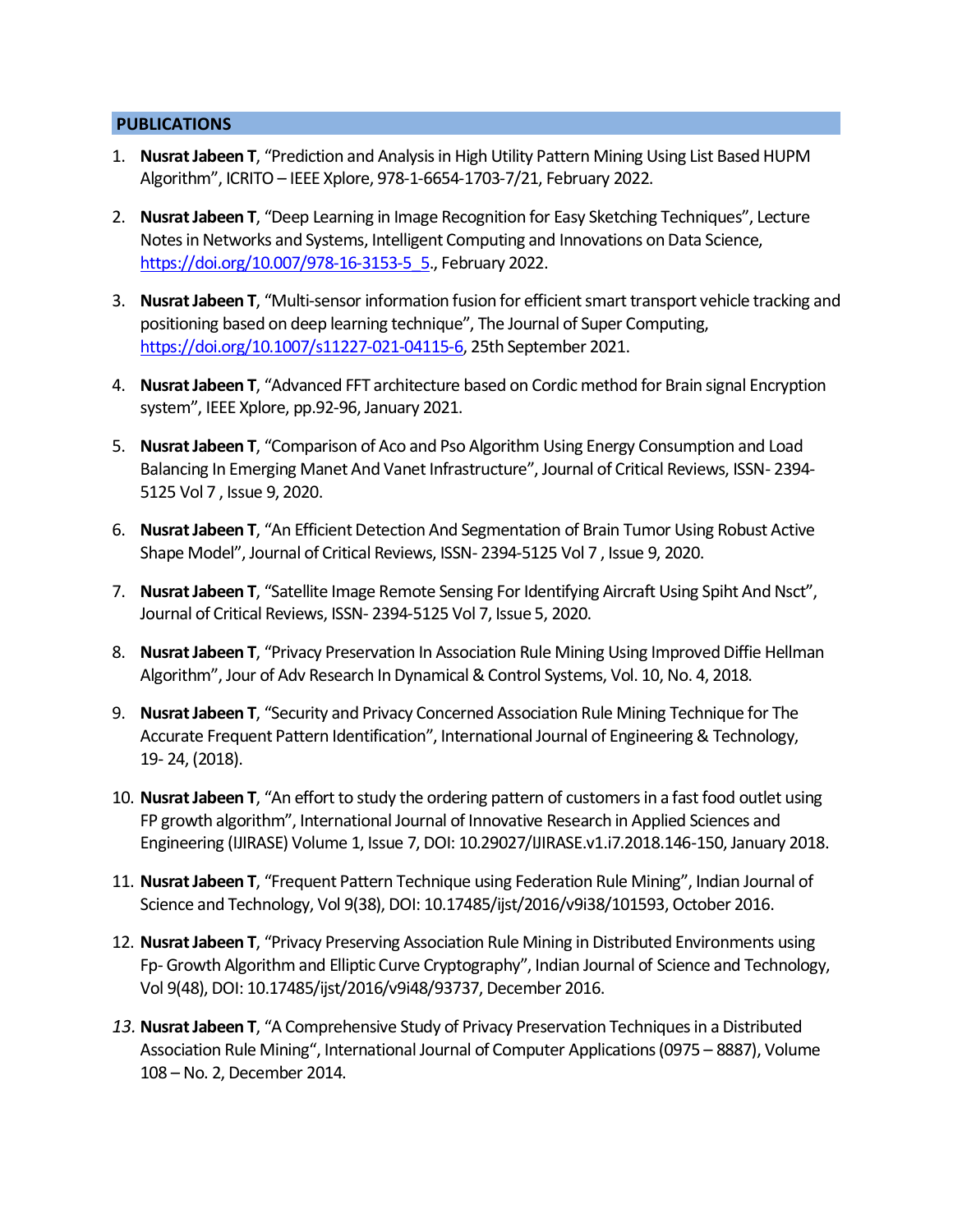# **CONFERENCE PAPER PRESENTED**

- Presented A Paper entitled, **"Energy Efficiency in Cloud Computing using Hybrid Algorithm", Online Symposium** on "ADVANCES IN COMPUTATIONAL INTELLIGENCE AND HEURISTIC APPLICATIONS, Organized by Department of Information Technology – Al Mussanah, Sultanate of Oman from 10th to 11th November 2021.
- Presented A Paper entitled, **"Credit Card Detection using Data Mining Technique"**, 4th INTERNATIONAL E-CONFERENCE ON INCIPIENT RESEARCH IN INFORMATION TECHNOLOGY,COMMERCE,MANAGEMENT AND LINGUISTICS – 2021",

Organized by The Quaide Milleth College For Men from 17-09-2021 to 18-09-2021.

- Presented a Paper entitled, **"Deep Learning in Image Recognition for Easy Sketching Techniques"**, 2ND INTERNATIONAL CONFERENCE ON TECHNOLOGY AND INNOVATION IN DATA SCIENCES, LINCOLN UNIVERSITY, MALAYSIA on 19TH AND 20TH FEBRUARY 2021.
- Presented a Paper entitled, **"Secure Authentication Technique based on Elliptic Curve Cryptography for IoT and Cloud servers"**, TWO DAYS INTERNATIONAL E-CONFERENCE ON RECENT TRENDS AND TECHNOLOGIES IN SOFT COMPUTING (ICRTSC'20), ST.PETER'S INSTITUTE OF HIGHER EDUCATION AND RESEARCH,AVADI,CHENNAI on 28TH AND 29TH SEPTEMBER 2020
- Presented a Paper entitled, **"Importance of Digital Education - COVID 19"**, International Virtual Conference On Computational Intelligence And Applications Organized By Mohamed Sathak A J College of Engineering, Chennai on 28-08-2020
- Presented a Paper entitled, **"Digital Tools in the Fight Against COVID 19"**, International Online E- Conference On Advances In Information Technology, Business Management And Ecommerce Organized by The Quaide Milleth College For Men from 04-07-2020 to 05-07-2020.
- Presented a Paper entitled, **"Managing the Impact of COVID 19 in Education using digital transformation"** during National Conference on Emerging Technologies in Computer Science and Engineering (NCETCSE 2020),[ISBN 978-81-945588-1-1] Organized by Department of CSE, Santhiram Engineering College, Nandyal, Kurnool (Dt.), A.P. on 13th June 2020.
- Presented a paper entitled, **"Secured Association Rule Mining Using Diffie-Hellman Key Exchange"**, International Conference on Recent Trends in Science and Management, Organized by Bharath Institute of Higher Education And Research, Chennai on 23rd and 24th November, 2018.
- Presented a paper entitled, **"Mining Association Rule in a Fast Food Outlet Using FP-Growth Algorithm"**, National Conference on Innovative Intelligence in Computer Technology, Organized by Alpha Arts And Science College, Porur on 7th October 2016.
- Presented a paper entitled, **"An Effort to Study the Ordering Pattern of Customers in A Restaurant Using FP Growth Algorithm"**, National Conference on NXTGEN Developments in Computer Science and Mathematics, Organized by Shree Chandraprabhu Jain College, Minjur on 29th September 2016.
- Presented a paper entitled, **"Maintaining Privacy in Association Rule Mining Process for Large Volumes of Data"**, National Conference on Electronics Information and Communication Engineering, organized by Abdul Hakeem College of Engineering and Technology, Melvisharam , Vellore on 15th March 2014.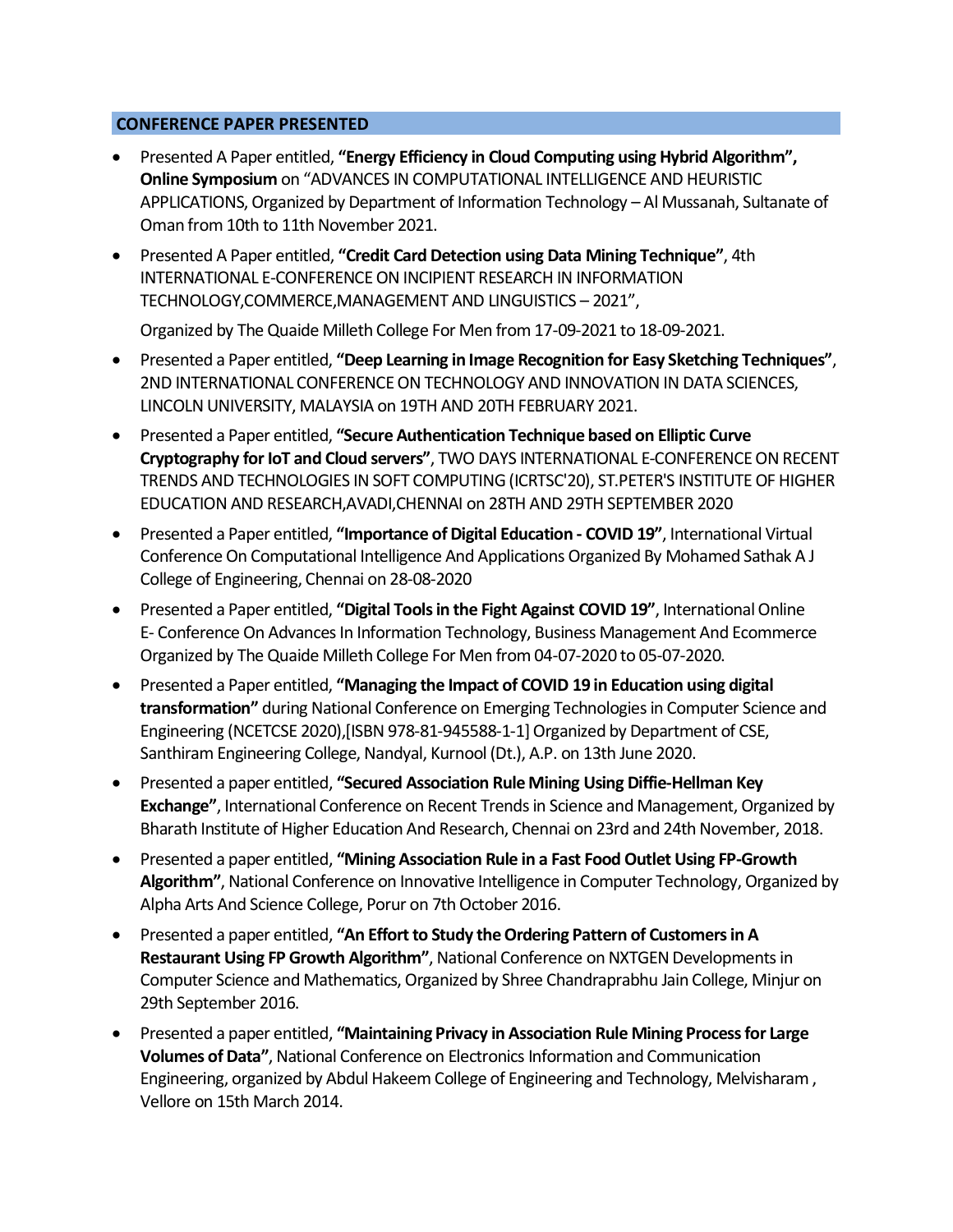### **FDP ATTENDED**

- Develop The ability to write Research Proposal, organised by Adarsh Institute of Management And Information Technology, Chennai on 24-04-2020
- Data Science Approach for Industry and Research, organised by Vels Institute of Science and Technology, Chennai on 02-05-2020
- Online FDP on 'LATEX', organised by Chevalier Thomas Elizabeth College/Spoken Tutorial Project, IIT Bombay on 04-05-2020
- Data Analysis & Visualisation of COVID-19 Dataset using Python, organised by Jerusalem College of Engineering, Chennai on 07-05-2020
- Futuristic Information And Communication Technologies, Organised by CSI Chapter in Association With Innovation Society, Jaipur on 10-05-2020
- Role of educational institutions in rural development after covid-19 , organised by Navarasam Arts and Science College for Women, on 16-05-2020
- Data science and SAP, organised by Jamal Mohammed College, Tiruchy on 18-05-2020
- Data science, organised by Bhaktavasalam Memorial College For Women, Chennai on 20-05-2020
- Robotic Process Automation and Its Machine Learning Techniques, organised by Vels Institute of Science And Technology, Chennai on 23-05-2020
- IoT and its application, organised By SLS Mavmm Ayira Vaisyar College Madurai on 27-05-2020
- The Future of Computing Cloud and Fog Computing, organised By Noorul Islam Centre For Higher Education, Kumaracoil on 29-05-2020
- 50 + ways of teaching learning process , organised by MTC Global, Bangalore, Dhaka International University Bangladesh on 30-05-2020
- Artificial Intelligence, Sri Devi Women's Engineering College Hyderabad from 22-05-2020 to 26-05-2020

#### **WORKSHOP ATTENDED**

- WRITING IMPACTFUL RESEARCH Workshop series organised by SABARAGAMUWA UNIVERSITY, SRILANKA IN ASSOCIATION WITH EMERALD PUBLISHING AND GULF UNIVERSITY from 22nd April 2021 to 20th July 2021.
- Microsoft Dynamics 365, organised by Kristu Jayanthi College, Bangalore from 04-05-2020 and 05- 05-2020
- Understanding OBS Studio & Stream yard for E-Content Creation and Live Streaming, organised by Dr.MGR Educational And Research Institute, Chennai from 10-07-2020 and 11-07-2020
- Understanding OBS Studio & Stream yard For E-Content Creation and Live Streaming, DR.MGR
- Educational And Research Institute , Chennai on 10-07-2020/11-07-2020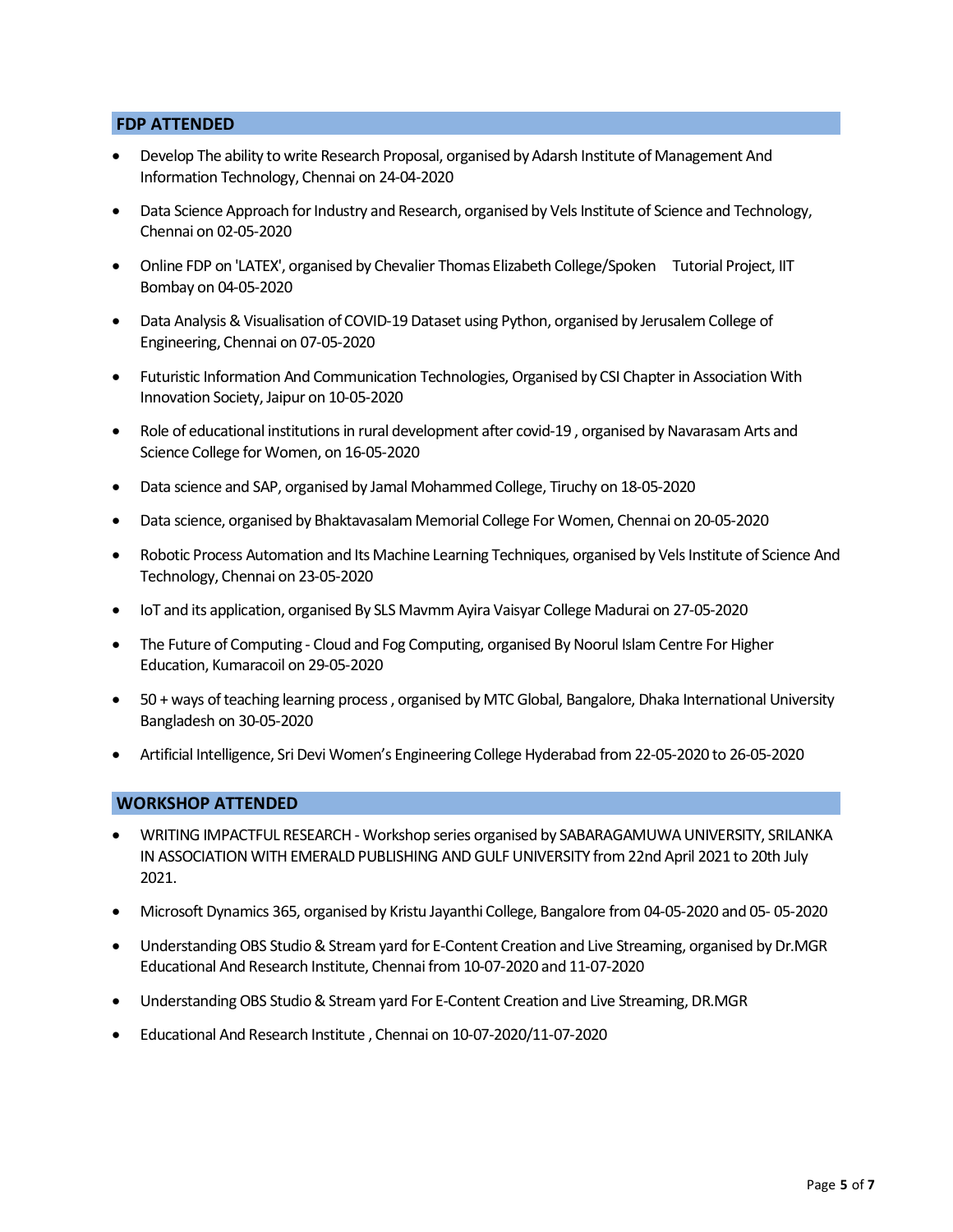#### **SEMINAR ATTENDED**

- Engineering Beyond the Classroom, organised by Aalim Muhammed Salegh College of Engineering, on 27-04-2020
- How to be secured in digital era, , organised by Dept. of BBA, SRM Institute of Science and Technology , Chennai 05-05-2020
- Institutional governance and best practices, organised by Sri GVG Visalakshi College For Women, Udamalpet on 06-05-2020
- How toning be a successful instructional designer in e-learning, organised by PSG College of Arts & Science, Coimbatore on 06-05-2020
- Cyber security a hackers perspective, organised by Dr Subhash Technical Campus, Junagadh on 15-05-2020
- Virtual Reality, organised by Sri Kanyaka Parameshwari College, Chennai on15-05-2020
- Ethicsin research, Sri Ranganathar Institute of Engineering And Technology, Coimbatore on 18-05-2020
- Cloud Services and Rest Architecture Design, organised by MAR Gregorious College of Arts And Science, Chennai on 19-05-2020
- Tools to manage the stress of teaching during a pandemic, organised by Dept of Commerce, Anna Adarsh College For Women on 21-05-2020
- Analytics of Air Pollution-COVID 19 pandemic, organized by University College of Engineering(Bit),Anna University, Tiruchirappali on 21-05-2020
- Teaching and learning through Moodle, organised by Mahatma Gandhi Central University Motihari, East Champaran, Bihar & Babasaheb Bhimrao Ambedkar University Vidya Vihar, Lucknow, up on 23-05-2020
- Internet of Things, organised by Srimath Sivagana Balaiya Swamigal Tamil Arts And Science College, Villupuram on 16-07-2020
- GEOGEBRA 5.04, organized by Jamal Mohammed College, Trichy, Spoken Tutorial Project IIT Bombay, MHRD, GOVT. of India on 10-05-2020

#### **BOOK PUBLICATION**

• **Dr. T. Nusrat Jabeen** "A Text Book on Software Engineering", ISBNo.978-81-94878-92-6, Jan- 2021, Tipitaka Publishing House, Chennai.

#### **ACADEMIC RESPONSIBILITIES**

- Acted as an External Examiner for M.PHIL VIVA VOCE, Vels University, March 2021.
- Produced several Gold medalists and Rank holders in the semester Examinations. (2013 2018) and (No. of Students - 12 )
- Produced 100% pass percentage in all computer subjects handled for Postgraduate and Undergraduate classes(consecutive 8 Years)
- Produced innovative lecture techniques, teaching strategies, developed curricula and created lesson plans for computer graduates at the college.
- Acted as a Project Guide for more than 200 PG students (M.Sc. & M.C.A)
- Acted as a Question Paper Setter and Evaluator for various Colleges.
- Acted as an External Examiner for University Practical Examination at various Colleges.